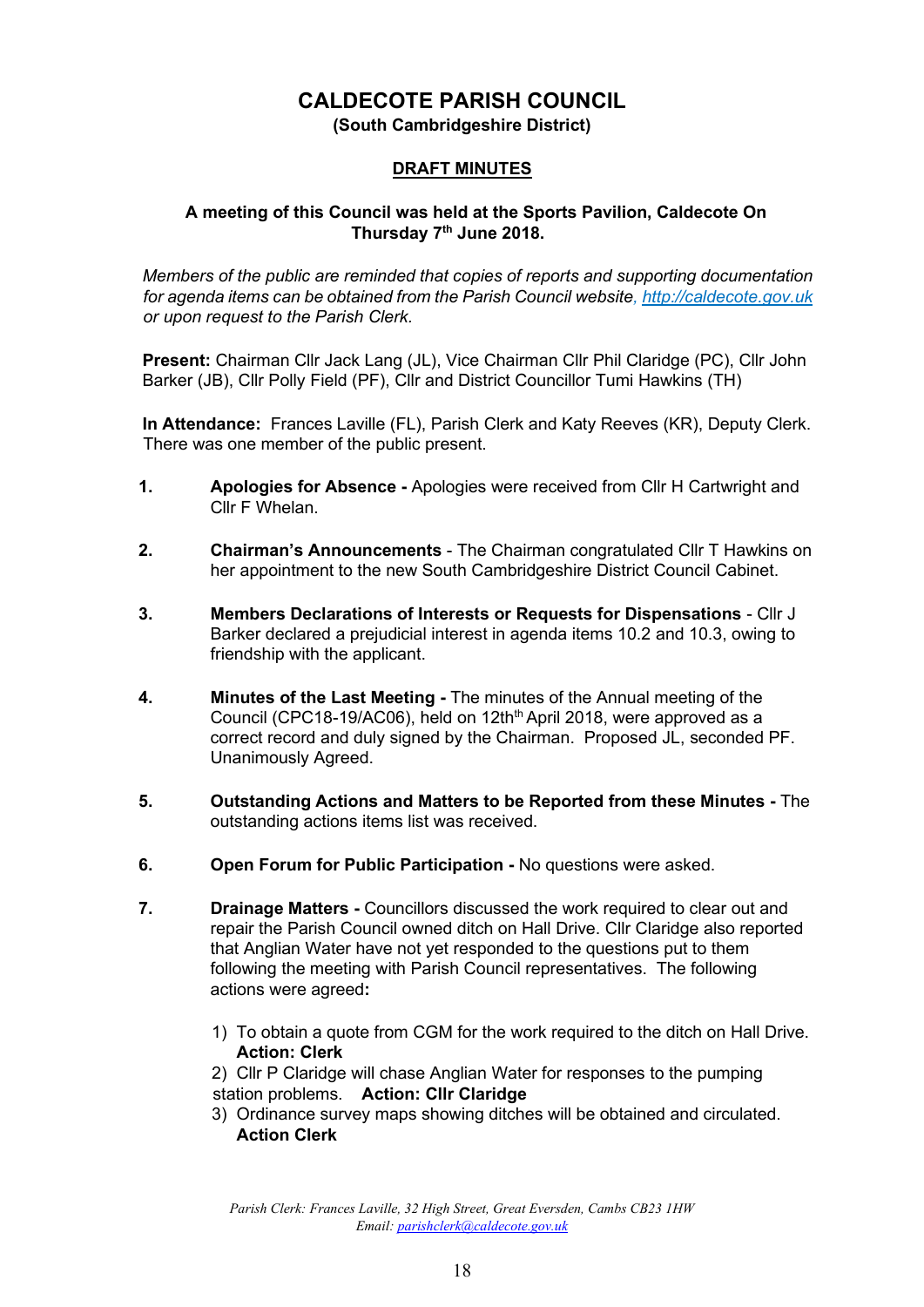- **8. District Councillor's Report -** District Cllr T Hawkins delivered a monthly report (see attached).
- **9. County Councillor's Report** *-* No report was received.
- **10. Planning Matters & Applications:**
	- **10.1** [S/1735/18/OL](http://plan.scambs.gov.uk/swiftlg/apas/run/WPHAPPDETAIL.DisplayUrl?theApnID=S/1735/18/OL&backURL=%3Ca%20href=wphappcriteria.display?paSearchKey=1579448%3ESearch%20Criteria%3C/a%3E%20%3E%20%3Ca%20href=%27wphappsearchres.displayResultsURL?ResultID=2112668%26StartIndex=1%26SortOrder=rgndat:desc%26DispResultsAs=WPHAPPSEARCHRES%26BackURL=%3Ca%20href=wphappcriteria.display?paSearchKey=1579448%3ESearch%20Criteria%3C/a%3E%27%3ESearch%20Results%3C/a%3E) Outline planning permission for the construction of up to 6 dwellings following demolition of existing property with all matters reserved. **Leylands, Highfields Road, Caldecote, CB23 7NX For: Mr Chris Thompson**

It was **RESOLVED** to object to the application on the grounds of overdevelopment, inappropriateness for a rural location and the location of the site outside the village development framework boundary. Cllr T Hawkins abstained from the vote.

- *The following two applications were considered together:*
- **10.2** [S/1770/18/FL](http://plan.scambs.gov.uk/swiftlg/apas/run/WPHAPPDETAIL.DisplayUrl?theApnID=S/1770/18/FL&backURL=%3Ca%20href=wphappcriteria.display?paSearchKey=1579448%3ESearch%20Criteria%3C/a%3E%20%3E%20%3Ca%20href=%27wphappsearchres.displayResultsURL?ResultID=2112668%26StartIndex=1%26SortOrder=rgndat:desc%26DispResultsAs=WPHAPPSEARCHRES%26BackURL=%3Ca%20href=wphappcriteria.display?paSearchKey=1579448%3ESearch%20Criteria%3C/a%3E%27%3ESearch%20Results%3C/a%3E) The construction of a new residential unit including an Annex and incorporating an existing barn. **Land adjacent to College Farm, Main Street, Caldecote CB23 7NU**. **For: Mr & Mrs N Whyatt**
- **10.3** [S/1771/18/LB](http://plan.scambs.gov.uk/swiftlg/apas/run/WPHAPPDETAIL.DisplayUrl?theApnID=S/1771/18/LB&backURL=%3Ca%20href=wphappcriteria.display?paSearchKey=1579448%3ESearch%20Criteria%3C/a%3E%20%3E%20%3Ca%20href=%27wphappsearchres.displayResultsURL?ResultID=2112668%26StartIndex=1%26SortOrder=rgndat:desc%26DispResultsAs=WPHAPPSEARCHRES%26BackURL=%3Ca%20href=wphappcriteria.display?paSearchKey=1579448%3ESearch%20Criteria%3C/a%3E%27%3ESearch%20Results%3C/a%3E) The construction of a new residential unit including an Annex and incorporating an existing barn. **Land adjacent to College Farm, Main Street, Caldecote CB23 7NU**. **For: Mr & Mrs N Whyatt**

It was **RESOLVED** that no recommendations be made. Cllr T Hawkins and Cllr J Barker abstained from the vote.

**10.4** [S/1853/18/OL](http://plan.scambs.gov.uk/swiftlg/apas/run/WPHAPPDETAIL.DisplayUrl?theApnID=S/1853/18/OL&backURL=%3Ca%20href=wphappcriteria.display?paSearchKey=1579448%3ESearch%20Criteria%3C/a%3E%20%3E%20%3Ca%20href=%27wphappsearchres.displayResultsURL?ResultID=2112668%26StartIndex=1%26SortOrder=rgndat:desc%26DispResultsAs=WPHAPPSEARCHRES%26BackURL=%3Ca%20href=wphappcriteria.display?paSearchKey=1579448%3ESearch%20Criteria%3C/a%3E%27%3ESearch%20Results%3C/a%3E) Outline planning permission for Development of Proposed Erection of 2 No. Detached Dwellings and Garaging, with some matters reserved for access and layout. **16, East Drive, Highfields Caldecote, Caldecote CB23 7NZ. For: Mr Michael Swinhoe** 

It was **RESOLVED** to object to the application on the grounds of overdevelopment, inappropriateness for a rural location and the location of the site at least partially outside the village development framework boundary. Cllr T Hawkins abstained from the vote.

**10.5** [S/1395/18/DC](http://plan.scambs.gov.uk/swiftlg/apas/run/WPHAPPDETAIL.DisplayUrl?theApnID=S/1395/18/DC&theTabNo=3&backURL=%3Ca%20href=wphappcriteria.display?paSearchKey=1579448%3ESearch%20Criteria%3C/a%3E%20%3E%20%3Ca%20href=%27wphappsearchres.displayResultsURL?ResultID=2112668%26StartIndex=1%26SortOrder=rgndat:desc%26DispResultsAs=WPHAPPSEARCHRES%26BackURL=%3Ca%20href=wphappcriteria.display?paSearchKey=1579448%3ESearch%20Criteria%3C/a%3E%27%3ESearch%20Results%3C/a%3E) Discharge of Condition 8 (Planting Schedule) of Planning Permission [S/2047/16/FL](http://plan.scambs.gov.uk/swiftlg/apas/run/WPHAPPDETAIL.DisplayUrl?theApnID=S/2047/16/FL) **[1](http://plan.scambs.gov.uk/swiftlg/apas/run/WPHAPPDETAIL.DisplayUrl?theApnID=S/2047/16/FL)8, Highfields Road, Highfields Caldecote, Caldecote CB23 7NX For: Mr Neil Farnsworth** 

It was **RESOLVED** that no recommendations be made. Cllr T Hawkins abstained from the vote.

**10.6** [S/1822/18/DC](http://plan.scambs.gov.uk/swiftlg/apas/run/WPHAPPDETAIL.DisplayUrl?theApnID=S/1822/18/DC&backURL=%3Ca%20href=wphappcriteria.display?paSearchKey=1581416%3ESearch%20Criteria%3C/a%3E%20%3E%20%3Ca%20href=%27wphappsearchres.displayResultsURL?ResultID=2115341%26StartIndex=1%26SortOrder=rgndat:desc%26DispResultsAs=WPHAPPSEARCHRES%26BackURL=%3Ca%20href=wphappcriteria.display?paSearchKey=1581416%3ESearch%20Criteria%3C/a%3E%27%3ESearch%20Results%3C/a%3E) Discharge of Conditions 16 (Travel Plan) & 34 (Renewable Energy) of Planning Permission [S/2047/16/FL.](http://plan.scambs.gov.uk/swiftlg/apas/run/WPHAPPDETAIL.DisplayUrl?theApnID=S/2047/16/FL) **18 , Highfields Road, Highfields Caldecote CB23 7NX For: Mr Neil Farnsworth** 

*Parish Clerk: Frances Laville, 32 High Street, Great Eversden, Cambs CB23 1HW Email: parishclerk@caldecote.gov.uk*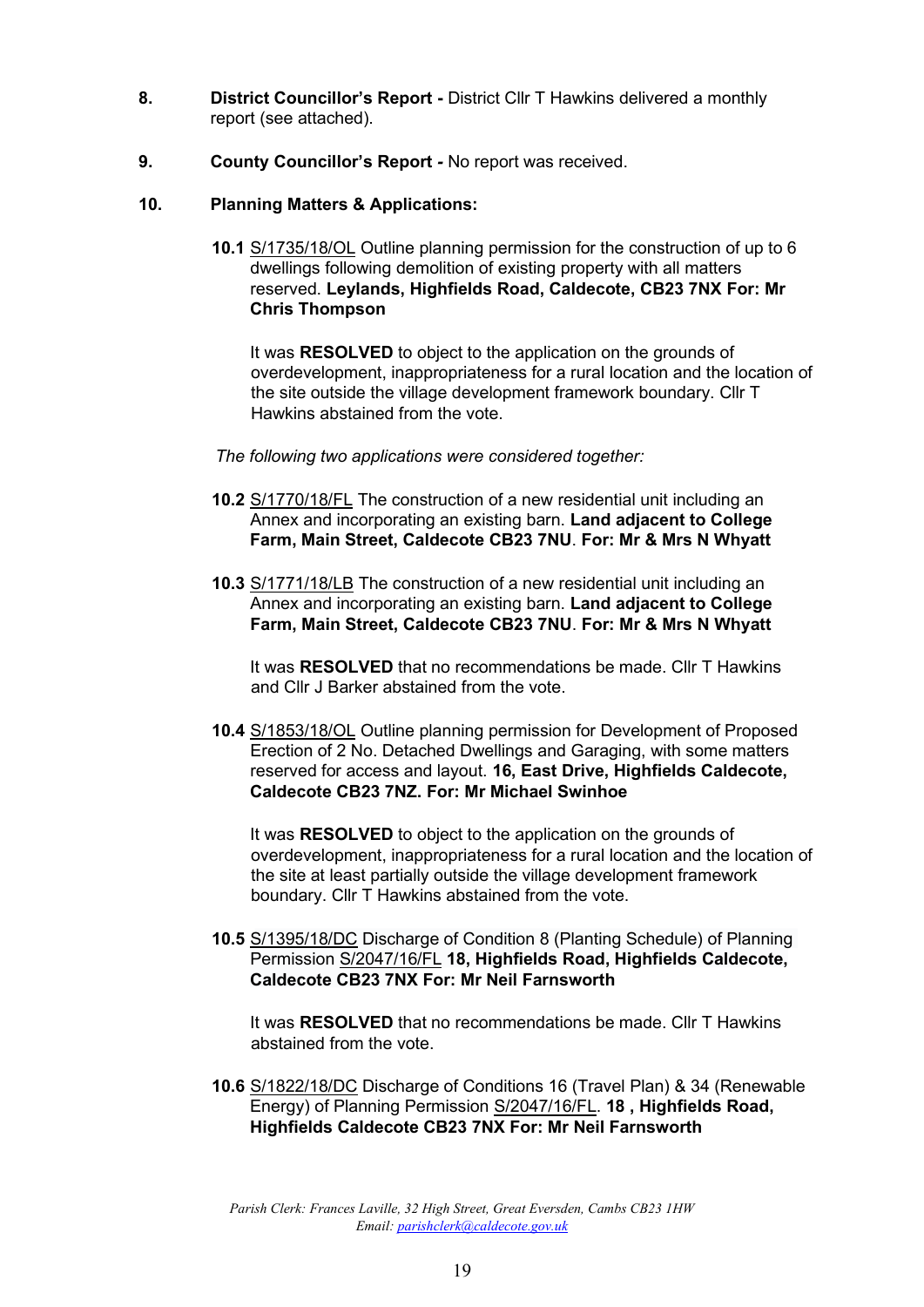It was **RESOLVED** that no recommendations be made. Cllr T Hawkins abstained from the vote.

**10.7** [S/1867/18/NM](http://plan.scambs.gov.uk/swiftlg/apas/run/WPHAPPDETAIL.DisplayUrl?theApnID=S/1867/18/NM&backURL=%3Ca%20href=wphappcriteria.display?paSearchKey=1581410%3ESearch%20Criteria%3C/a%3E%20%3E%20%3Ca%20href=%27wphappsearchres.displayResultsURL?ResultID=2115332%26StartIndex=1%26SortOrder=rgndat:desc%26DispResultsAs=WPHAPPSEARCHRES%26BackURL=%3Ca%20href=wphappcriteria.display?paSearchKey=1581410%3ESearch%20Criteria%3C/a%3E%27%3ESearch%20Results%3C/a%3E) Non Material Amendment of Planning Permission [S/3517/17/FL](http://plan.scambs.gov.uk/swiftlg/apas/run/WPHAPPDETAIL.DisplayUrl?theApnID=S/3517/17/FL&backURL=%3Ca%20href=wphappcriteria.display?paSearchKey=1581413%3ESearch%20Criteria%3C/a%3E%20%3E%20%3Ca%20href=%27wphappsearchres.displayResultsURL?ResultID=2115337%26StartIndex=1%26SortOrder=rgndat:desc%26DispResultsAs=WPHAPPSEARCHRES%26BackURL=%3Ca%20href=wphappcriteria.display?paSearchKey=1581413%3ESearch%20Criteria%3C/a%3E%27%3ESearch%20Results%3C/a%3E) **95, Highfields Road, Highfields Caldecote, Caldecote CB23 7NX**. **For: Mr A Sexton** 

It was **RESOLVED** that no recommendations be made. Cllr T Hawkins abstained from the vote.

**10.8 S/2048/18/VC** Variation of Condition 13 Visibility Splays & Vehicular Access of (Planning Application S.3517.17.FL**) 95, Highfields Road, Highfields Caldecote, Caldecote CB23 7NX. For: Mr A Sexton.** 

It was **RESOLVED** that no recommendation be made, but to comment that in principle the Parish Council would prefer standards to reduce visibility splays to be upheld in future planning applications. Cllr T Hawkins abstained from the vote.

**10.9 S/1984/18/AD** Installation of 1no. Illuminated Fascia Sign **18 Highfields Road, Highfields Caldecote, Caldecote CB23 7NX For: Mr Neil Farnsworth, CALA Homes (NHC) Ltd** 

It was **RESOLVED** to object on the grounds of light pollution and inappropriateness for the setting. Cllr T Hawkins abstained from the vote.

#### **11. Finance Matters:**

**11.1 To receive a report on the Current Financial Position -** The Deputy Parish Clerk provided a report on current budget vs. expenditure. Proposed JL, seconded PC. Agreed.

**11.2 To receive the Schedule of payments and approve the payment of Bills –** Except for the bill for £216 to CGM, which will not be paid as the Council do not feel that the service provided was to the required standard. Proposed JB, seconded JL. Agreed.

- **11.3 To receive and approve the staff timesheets –** The Deputy Clerk's timesheet was approved. Proposed JB, seconded JL. Katy Reeves was thanked for organising the grant and asked to send the Rospa reports to Cllr Field. **Action Deputy Clerk**
- **11.4 To receive and consider the Bank Reconciliation -** The bank reconciliation dated 5<sup>th</sup> June 2018 was approved. Proposed JL, seconded PC. Approved.

The following actions will be taken:

1) The previous Clerk will be reminded to look for the missing bank books. New Building Society paying-in book and replacements will be requested from the relevant banks. **Action Clerk** 

*Parish Clerk: Frances Laville, 32 High Street, Great Eversden, Cambs CB23 1HW Email: parishclerk@caldecote.gov.uk*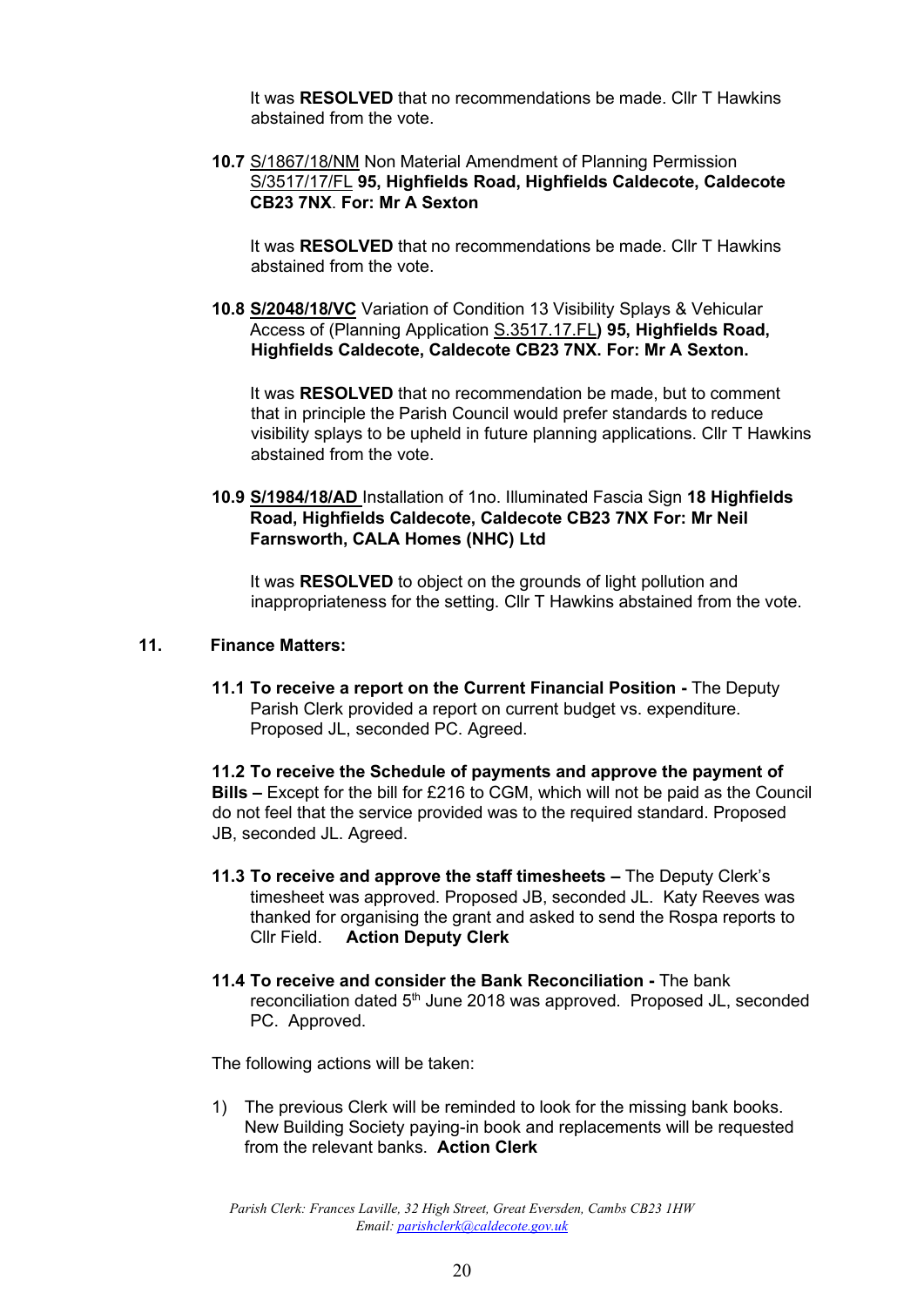- 2) Past Minutes and lost keys (which were put in a box) will be located. The Clerks, with the help of Cllr Field, are to complete a list of missing items. **Action Clerk/Deputy Clerk**
- 3) A new internal auditor will be sought, and the item put on September's Agenda. **Action Clerk**

# **12. Leisure and Amenities Matters:**

# **12.1 To receive a report from the Leisure and Amenities Working Group**

Cllr P Field provided a reported from the L&A Working Groups, with the following points noted:

- The L&A Working Group have been considering the provision of activities for children of all ages in the summer holidays and have been offered several activities including sports coaching, cooking, crafts, self-defence and dance. There will also be cooking for 5-10 year olds and cooking for 10-16 year olds. The total cost of activities is expected to be between £55 - £75 per week for four weeks. Proposed JL, seconded JB. Approved.
- Pavilion cleaning routines in line with those recommended in the Legionella inspection report have been agreed. A cleaning checklist is required.
- It was agreed to look at the budget for Play Space at the next meeting.
- The playground designed has provided final drafts of the required equipment – to be discussed at a future meeting.

A meeting has been held with Pavilion users in which several issues were raised. The following actions were agreed:

- 1) The summer children's activities will be booked **Action: Cllr Field**
- 2) Details will be provided of below-standard grass cutting **Action: Cllr Field**
- 3) A skip will be booked for the last weekend of June for a clear up around **the Pavilion Action: Clerk Action: Clerk**
- 4) A vehicle will be arranged to move the containers **Action: Clerk**
- 5) Quotes for metal fencing will be sought **Action: Dep. Clerk**
- 6) Flooding issues next to the Sports Fields will be investigated **Action: Clerk**
- 7) The veranda to be cleaned and jet-washed **Action: Clerk**
- 8) The Cleaner will be asked for a Pavilion checklist **Action: Cllr Field**
- 9) An additional bin will be purchased for recycling **Action: Clerk**
- 10) The bookings system for the Pavilion will be investigated Action: **Cllr Field** 11) Grants will be sought for the Play Area improvements **Action: Clerk**

### **13. Correspondence:**

- **13.1 To receive and consider correspondence from Orchards East** It was decided to contact the project to suggest that an orchard is planted in public open space in Orchid Fayre.
- **13.2 To receive and consider residents' correspondence**  It was decided to seek quotes to remedy the grass cutting problems in Redmore Way.

**Actions: Clerk** 

Proposed JL, seconded PC. Agreed.

*Parish Clerk: Frances Laville, 32 High Street, Great Eversden, Cambs CB23 1HW Email: parishclerk@caldecote.gov.uk*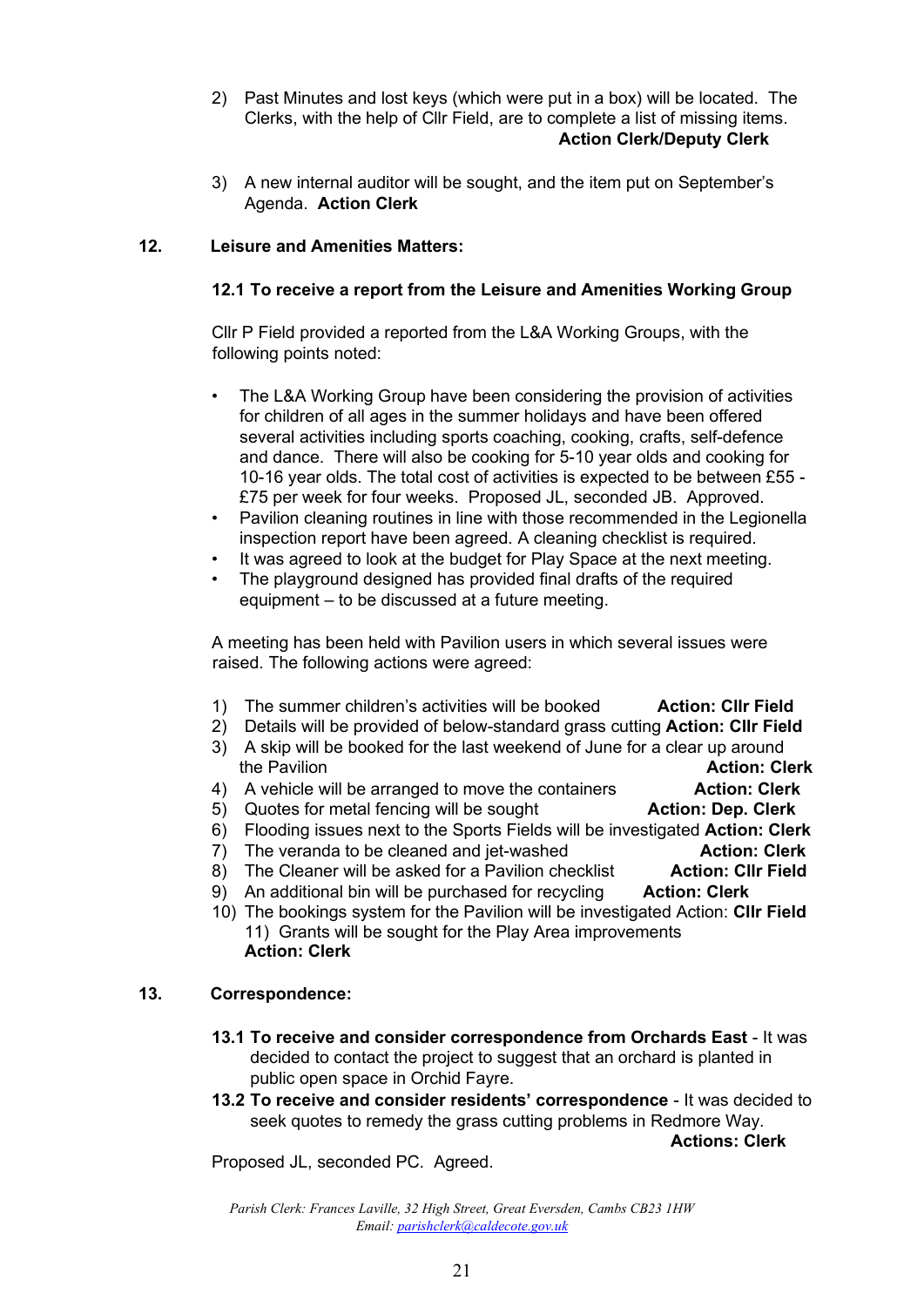# **14. Review and Agreement of new Standing Orders and Financial**

**Regulations -** Several amendments to the financial regulations were proposed:

- 1) To amend 2.2 to remove the need for regularly signing the reconciliations and bank statements, as they are already verified by all councillors at every meeting.
- 2) To amend 5.5 to allow fund transfers of up to £50,000.
- 3) To amend 11.1a) v. to change the amount for additional audit work to £750

The Parish Clerk also requested approval to obtain a debit card or prepaid debit card up to a value of £500 for the purchase of office supplies and other sundries. Proposed JL, seconded PC. Approved.

### It was **RESOLVED** that:

1) the new NALC model standing orders 2018 be adopted 2) the financial regulations, as amended, be adopted. 3) the Parish Clerk will obtain a debit card restricted to transactions up to £500 **Actions: Clerk**

### **15. Review of Committee and Working Groups Terms of Reference**

It was agreed that the Clerk will consult with the Chairman of each committee or working group and proposals for amendments be brought to a future meeting **Action: Clerk** 

- **16. Review of Asset Register and Confirmation of Insurance Cover Arrangements** - It was decided to defer this item to a future meeting.
- **17. Review of Subscriptions to Other Bodies** It was decided to defer to a future meeting.
- **18. Review of Council Policies and Procedures** It was decided to defer to a future meeting.
- **19. Banking Mandates – To Review Signatories** It was **RESOLVED** that Cllrs P Claridge and J Barker be added to the list of authorised signatories on the Unity Trust bank account, with authority to view the account and authorise payments and that the Parish Clerk, Ms Frances Laville be added as an authorised signatory with authority to view the account and submit payments. It was further resolved that the former Parish Clerk and former Councillor Mrs S Barker will be removed as signatories from the bank account and the key contact on the account will be changed to the new Parish Clerk. Proposed JL, seconded PC. Agreed. **Action Clerk**

## **20. Parish Clerk's Computer and telephone**

It was **RESOLVED** that a computer and telephone will be provided for the use of the Deputy Clerk, up to a maximum total cost of £1000. Additionally, it was agreed between the Chairman and Clerk to purchase an A3 wireless printer. **Action Clerk/Dep Clerk**

### **21. Councillors Reports**

*Parish Clerk: Frances Laville, 32 High Street, Great Eversden, Cambs CB23 1HW Email: parishclerk@caldecote.gov.uk*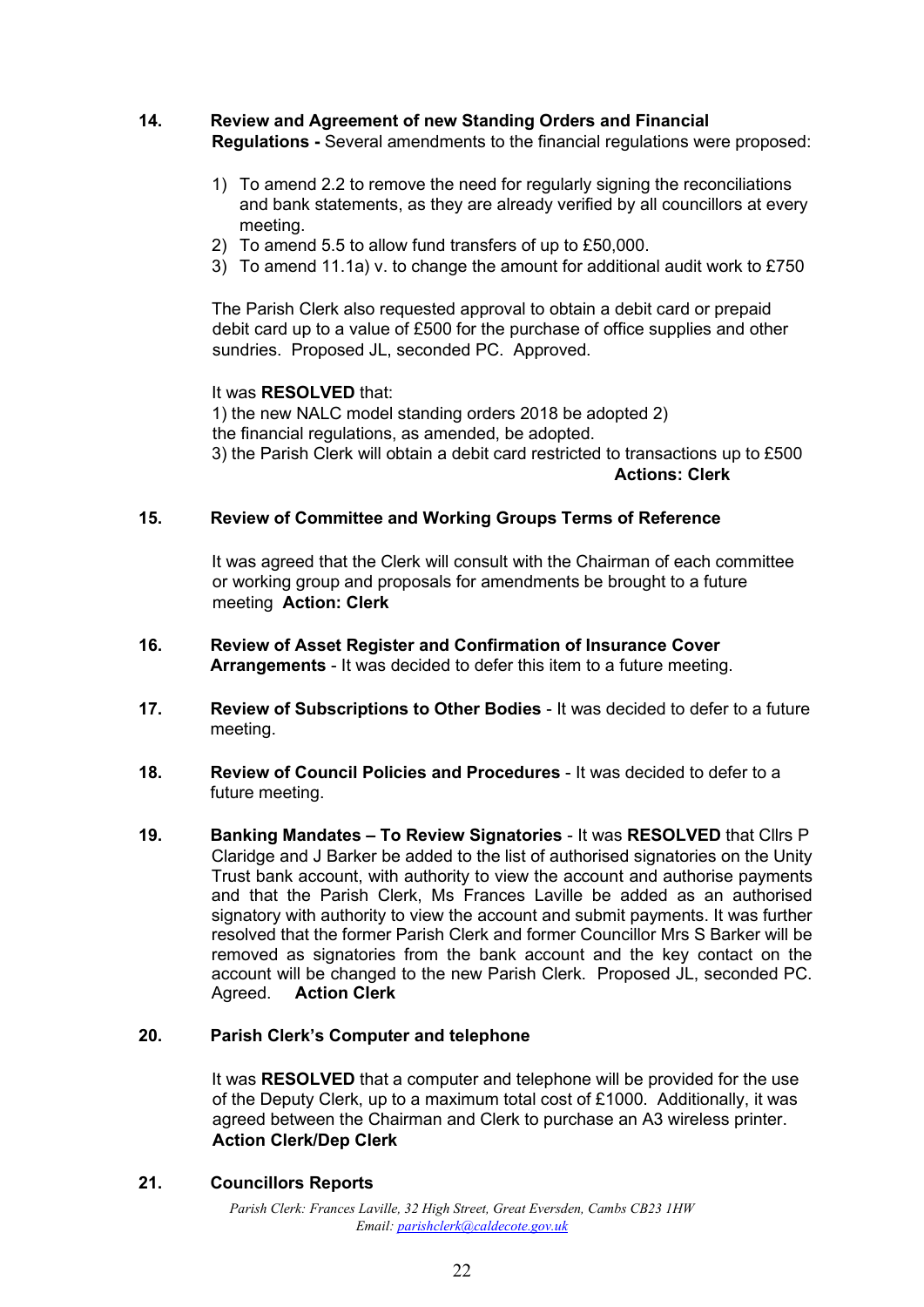Cllr P Field reported that she has received complaints about graffiti on the bus shelter at the top of the village. The Probation Services will be asked to remove it. **Action Cllr Claridge** The Litter Picker has requested that a new closed bin be installed in the park. **Action Clerk**

# **22. To Confirm Dates of the Next Meetings**

5<sup>th</sup> July 2018 – Full Council. 21st June 2018 – L&A Group.

# **The Meeting Closed at 10.20 pm**

Signed: \_\_\_\_\_\_\_\_\_\_\_\_\_\_\_\_\_\_\_

Dated: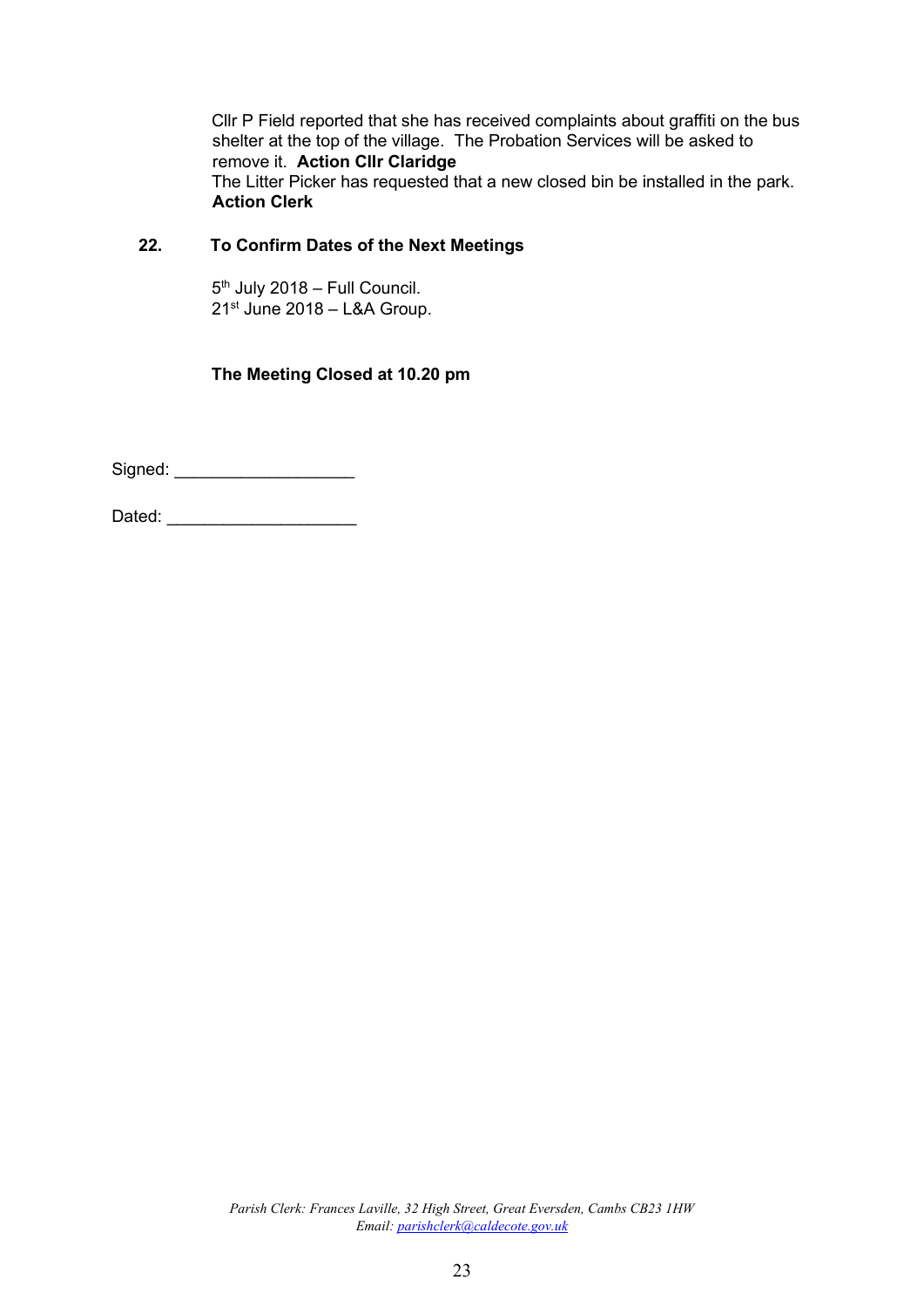# South Cambridgeshire District Council – Caldecote Ward Councillor's Monthly Report – May 2018

Caldecote Ward comprises the Parishes of Caldecote, Childerley, Kingston, Bourn, Longstowe & Little Gransden

This report is for all the Ward, so please be aware that some of the content may not be relevant to your particular Parish.

# (1) **1. New Administration Update**

Further to my report last month, I can confirm that the handover was formalised at the Full council meeting on Wednesday 23rd May 2018. The new Council Leader is Cllr Bridget Smith, and she announced her new cabinet of 7. Full details of the members of the new cabinet can be found at https://www.scambs.gov.uk/news/new-leader-outlines-business-support-aims-and-confirms-cabinet.

Just to say that I am in the Cabinet, and the Lead member for the Planning Service. The strategic aspect of planning (including Local Plan and liaison with Greater Cambridge Partnership) will be handled by the Deputy Leader, Cllr Aidan van der Weyer.

This administration will work collaboratively with other parties for the benefit of our residents. The new Council chairman is an Independent (Cllr de Lacey), and the Chair of Scrutiny is a Conservative (Cllr Chamberlain).

The administration has three priorities namely:

- (2) Truly affordable homes, with the right infrastructure, which means homes that allow local families to stay in their home areas, live near to their places of work and allows older people to stay near their friends and family
- (3) Putting the environment first in everything we do. This means every brick, every swathe of concrete laid should be leaving an associated positive environmental legacy, be it improvements to flora and fauna, increased public access to the countryside, improved physical and mental health benefits, including reduced air pollution
- (4) Actively support business growth. The booming economy in our district is a combination of big and small businesses. The small businesses in particular keep our villages alive and vibrant. We will ensure that all our services that businesses use, from environmental services to the planning system, are focussed on their needs. We will also look at how we can support business post Brexit.

We are also restructuring the governance structure so that we focus on delivering our policies across the spectrum of services areas. We are moving to a pre-scrutiny model where we consult widely within the organisation so that we reach better decisions collectively as a cabinet. This is different to the post-decision scrutiny process previously used.

As the Cabinet member responsible for Planning, my role will be to make the service more user/customer friendly, meet the needs of householders and businesses, support development of new and existing communities to be green and sustainable and deliver planned growth in the Local plan in away that creates sustainable, inclusive and mixed communities that sit well with existing neighbours. It is ambitious and challenging, but it's the message that I have received from lots of residents.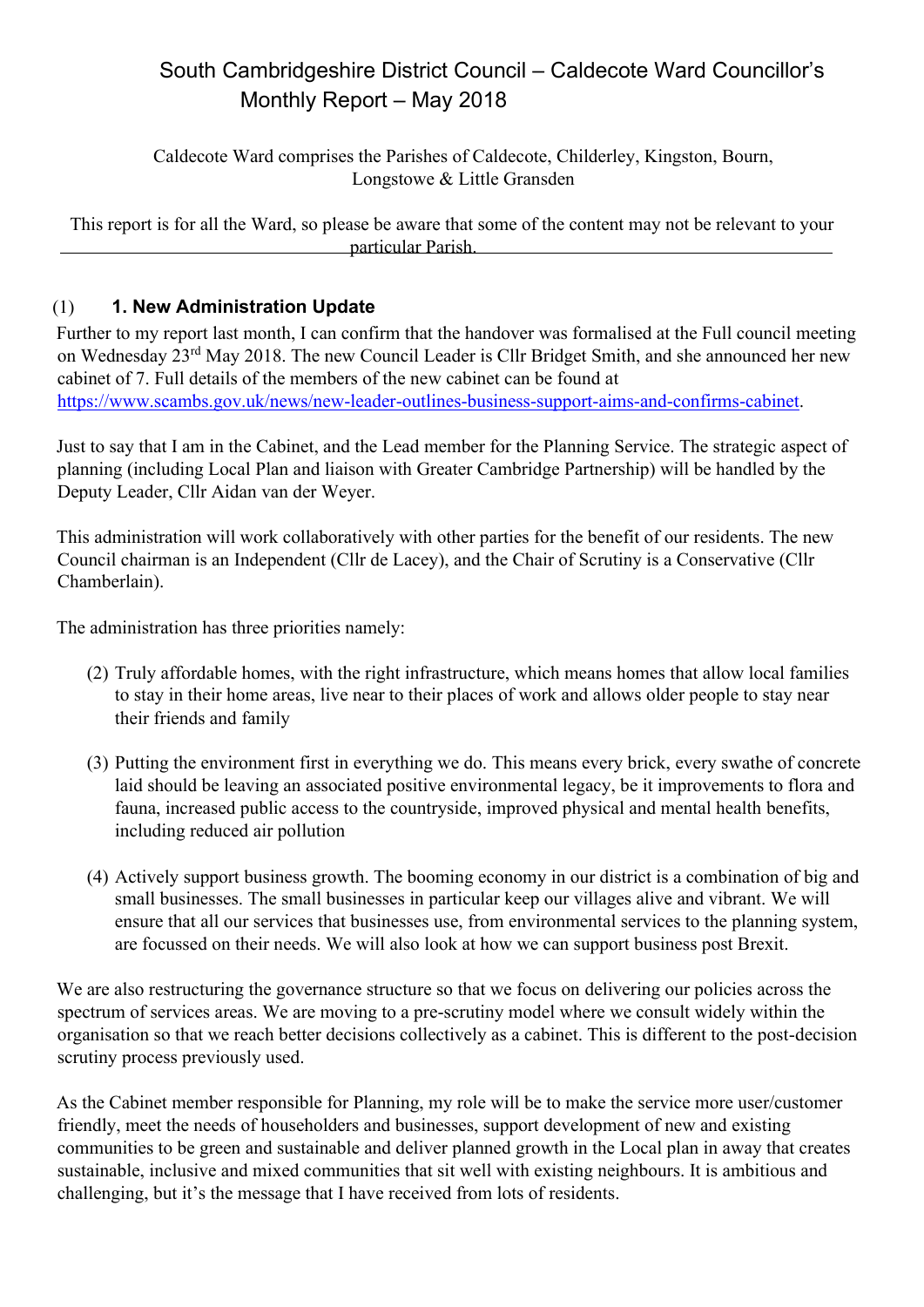# **2. Strategic Planning & Transport**

## (5) **Draft Local Development Plan Update**

We are still waiting for the Planning Inspector's pronouncement following submission of the last consultations responses back in March. 4 years and counting – no adopted local plan.

#### (6) **Designation**

The Council has written to the Planning Service to explain why it should not be designated, and we are still awaiting a decision.

## (7) **Shared Planning Service**

Although Planning is now a shared service with Cambridge City, effective 1 April 2018, the planners are still located in their respective officers in Cambourne and the City. There is a joint structure for the service, but implementation is dependent on getting the staff in for the top layer, and negotitations with the staff and unions on the pay structure etc. So still some way to go yet before we can call it a truly joint service.

## **3. Events**

1. Parklife: This is the annual event that takes place at Milton Country Park. This year it is on Sunday  $1<sup>st</sup>$  July. There will be plenty of watersports, which have tended to be very opular, and the waer zone will feature kayaking, canoeing and paddleboarding. The Cycling zone will be coming back for those who want to try out all types of bikes including odd balls like the recumbent, smoothie makers and pedal powered Scalextric! Check out the council website here for more details https://www.scambs.gov.uk/parklife

2. Planning Roadshow. The council held a similar roadshow in March which was well attended. As a result it is holding another one on Saturday 9 June, 10am to 2pm at Whittlesford Memorial Hall, Mill Lane CB22 4NE.

Residents are encouraged to attend to find out more about the planning process and maybe even get advice.

Check it out at https://www.scambs.gov.uk/events/2018/06/09/planning-roadshow

# **4. Casework/Councillor Drop-in surgery**

I have not yet decided when and where to hold surgeries for this municipal year, but will let you know as soon as I come to a decision.

Please do feel free to contact me with comments, questions, problems, reports, suggestions or complaints to do with SCDC services. If you are having any issues with housing, housing repairs, planning, benefits, council tax, bin collection, environmental health etc, don't fight it on your own, I am available to help you to get the best outcome possible for your situation.